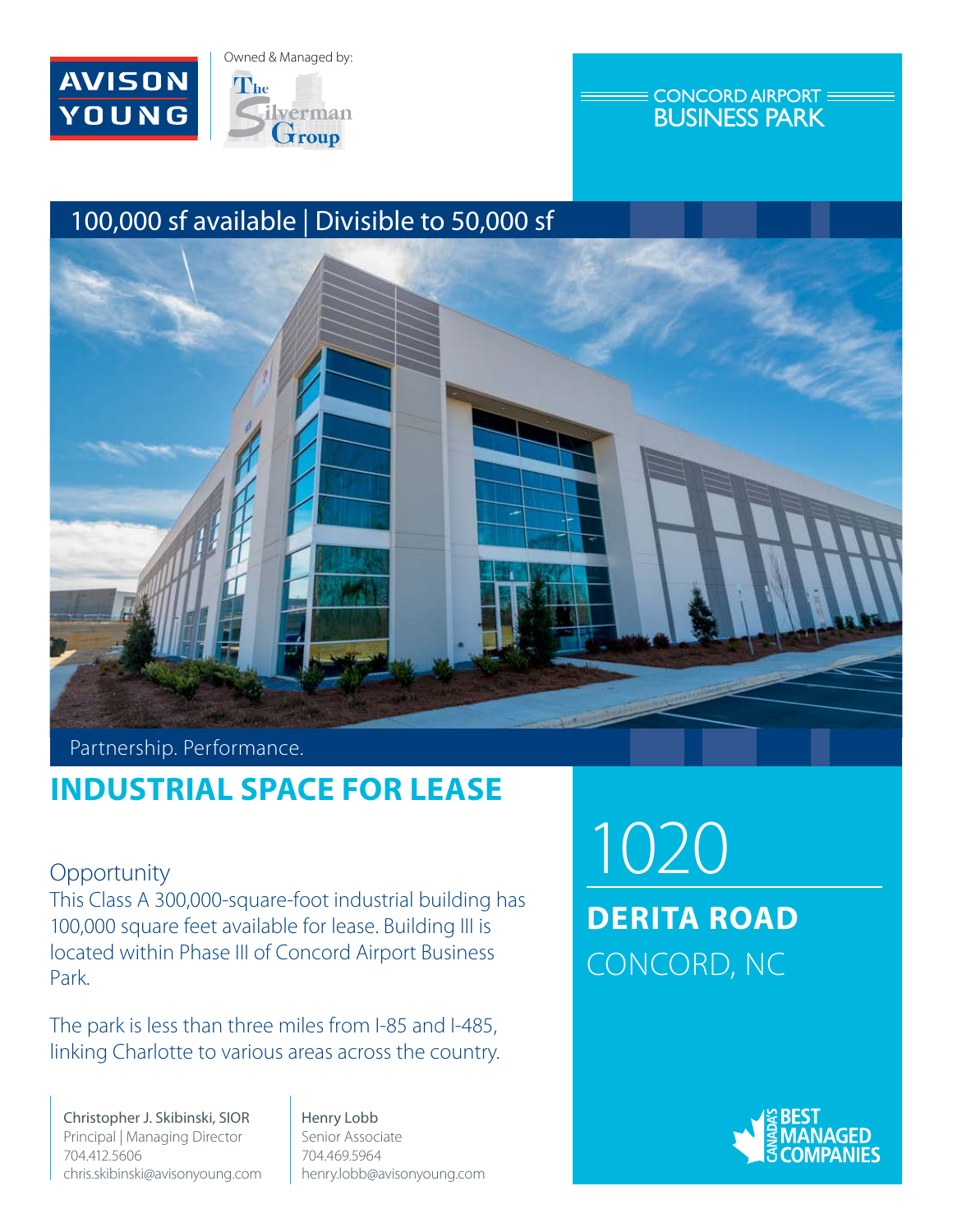

### Phase III - Building 3



### Building 3 - Floor Plan



| $1020$ Derita Road                   |
|--------------------------------------|
| <b>Building Specifications</b>       |
| <b>Total sf: 300,000</b>             |
| Available sf: 100,000                |
| <b>Bldg Dimensions: 300'x999'</b>    |
| Office sf: BTS                       |
| <b>Clear Height: 32'</b>             |
| <b>Column Spacing: 55'6"x48'</b>     |
| <b>Staging Bay: 60'</b>              |
| <b>Auto Parking: 237</b>             |
| <b>Trailer Parking: 76</b>           |
| <b>Fire Protection: ESFR</b>         |
| Zoning: LI                           |
| Lighting: T-5                        |
| <b>Truck Court</b><br>180'<br>Depth: |
| <b>Dock High Doors: 45</b>           |
| <b>Drive-in Doors: 3</b>             |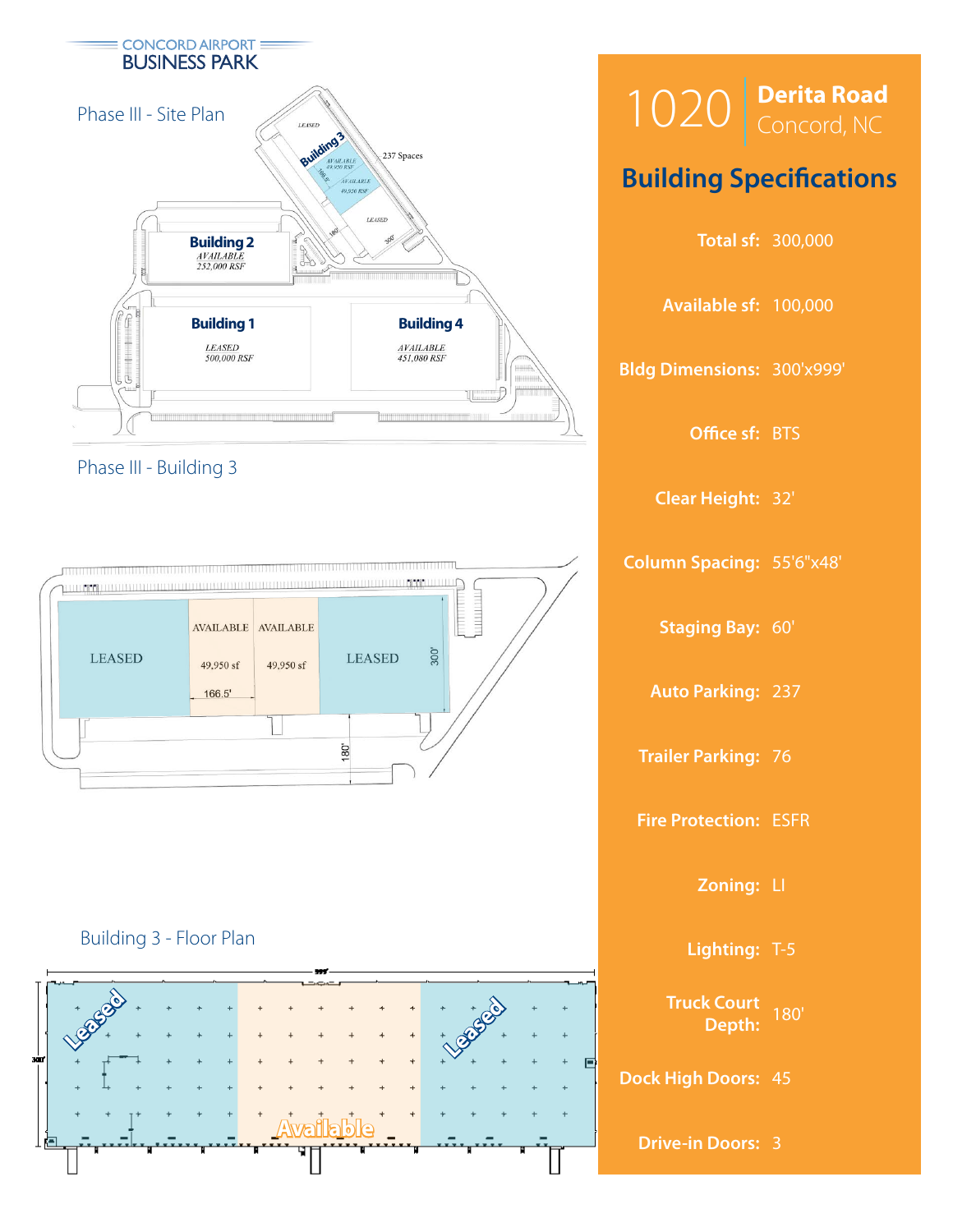

# **Concord Airport Business Park Summary**

Phase III :

# .<br>rit **B**astonical Definitions Building 1-*LEASED* Address: 1000 Derita Rd Total SF: 500,000 sf Building 2 Address: 1040 Derita Rd Total SF: 252,000 sf Status: Proposed Building 3 Address: 1020 Derita Rd Total SF: 300,000 sf Status: Under Construction Vacancy: 33% Building 4 Address: 980 Derita Rd

| , 1991 - 199 | $200$ DCHCH |
|--------------|-------------|
| Total SF:    | 451,074 sf  |
|              |             |

Status: Proposed

# **Overview**

The Concord Airport Business Park is a 2.2 million square-foot, three phased industrial park, located in Concord, North Carolina.

## Location

With three close interchanges, the park has superb access to I-85 and I-485 leading to the park's connectivity to all major metropolitans, ports and airports throughout the Southeast.

### **21** Park Tenant Roster

| JJ Haines                   | 500,000 sf | Celgard              | 100,000 sf |
|-----------------------------|------------|----------------------|------------|
| Amazon.com                  | 225,000 sf | <b>iTek Graphics</b> | 63,000 sf  |
| <b>ETS Express</b>          | 152,000 sf | <b>NKBC</b>          | 56,000 sf  |
| Lennox                      | 125,000 sf | FlyRight             | 28,000 sf  |
| Classic Graphics 100,000 sf |            | Roush Fenway         | 18,000 sf  |